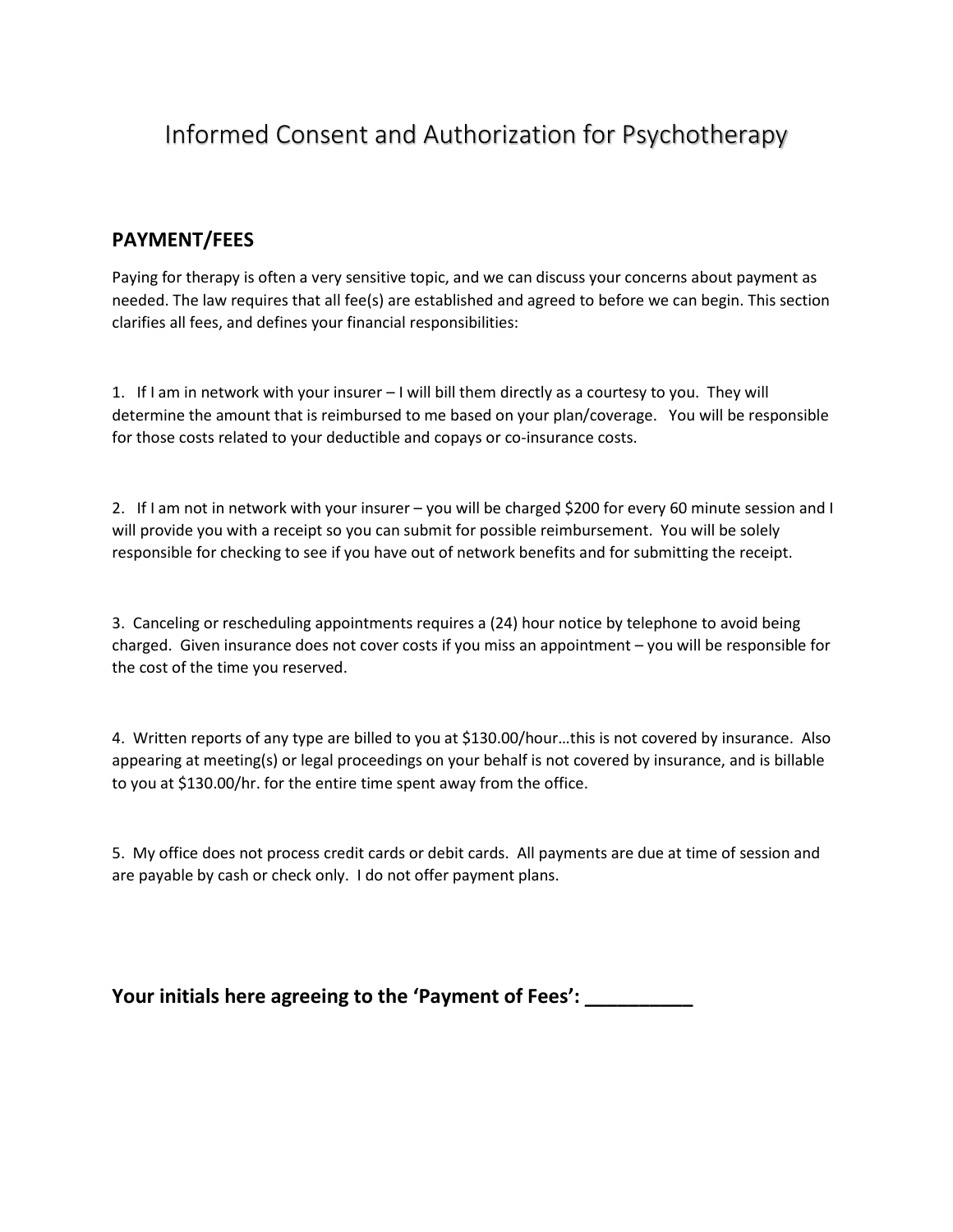## **CONFIDENTIALITY LIMITS AND EXCEPTIONS**

1. Normally, everything we discuss will be held confidential. Unless you provide a signed authorization, I will not speak to or correspond with anyone about you.

2. If you choose to break confidentiality in any way I cannot control, or be held liable for the outcome.

3. Law and professional ethics either mandate or permit therapists to break client confidentiality under certain circumstances.

*Some exceptions to confidentiality include situations in which there is reasonable suspicion that any of the following has ever occurred or is occurring now:*

- **you or your child present a danger to self or others**
- **a child or dependent adult is the victim of emotional, sexual or physical abuse, neglect or unjustified mental suffering**
- **a dependent adult or any person over the age of 65 years is the victim of physical abuse, emotional abuse, abandonment, forced isolation, fiduciary abuse, or neglect**

**Your initials here agreeing to 'Confidentiality Limits & Exceptions': \_\_\_\_\_\_\_\_\_\_**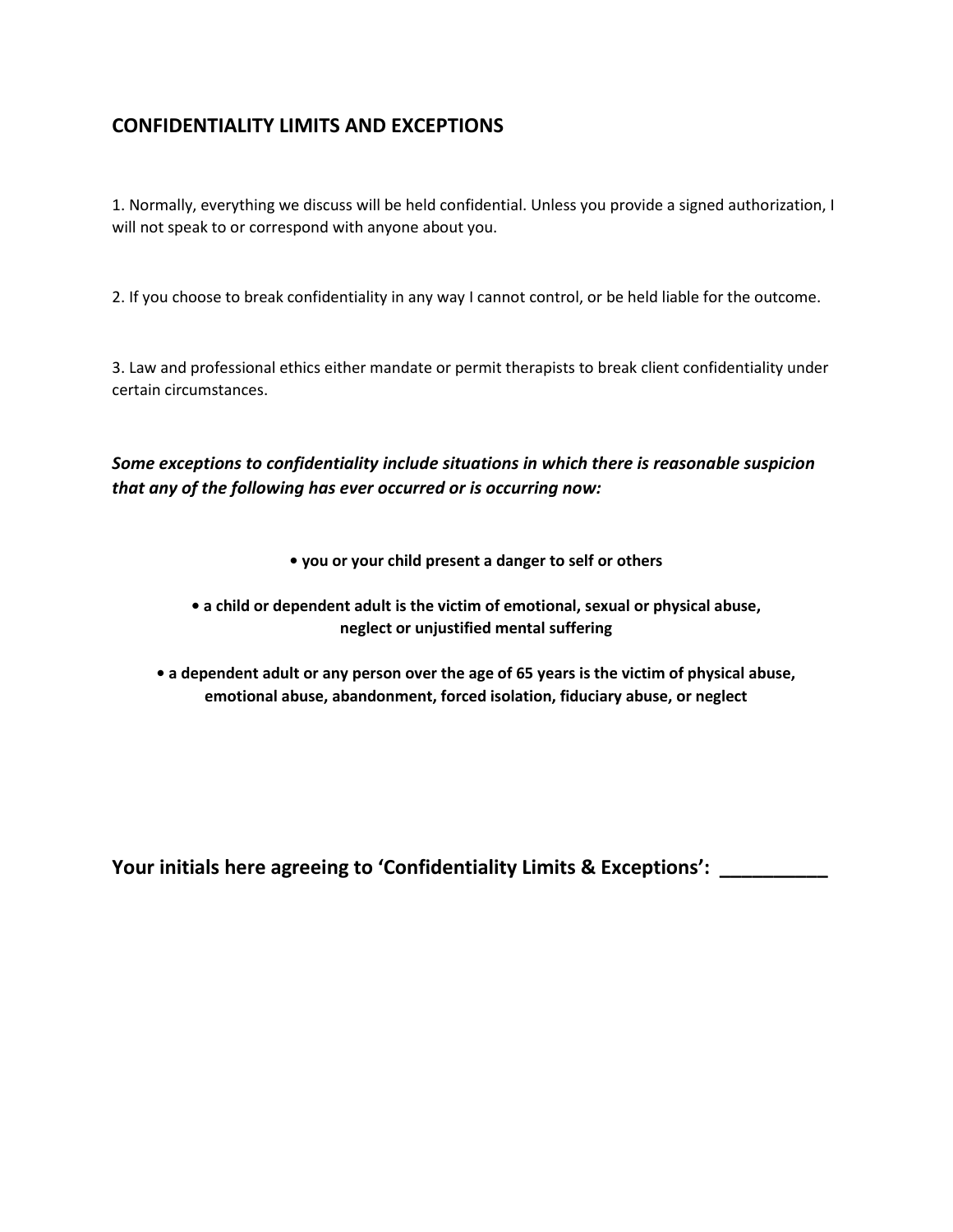## **MEDICAL, PSYCHIATRIC, PSYCHOLOGICAL EVALUATIONS**

1. If medical, psychiatric and/or psychological evaluation seems warranted, we will discuss the nature of these evaluations and appropriate referrals will be provided. If the need for evaluation(s) by other professionals is established and you do not follow these recommendations, your therapy may necessarily be suspended or terminated.

2. Certain medications that ease emotional suffering may be prescribed by a licensed physician or APRN before or during your course of treatment. If you are already taking prescribed medications or, if you begin medication while receiving psychotherapy, your medication compliance will be a condition of treatment.

3. For coordination of treatment you may be asked to sign a consent for release of records from any provider that can be helpful to your care. You have a right to not approve/sign such consent however it is most helpful for your continued care if you do agree to have your records transferred to my office.

## **Your initials here agreeing to 'Medical, Psychiatric & Psychological' conditions:**

### **LIMITS OF COMMUNICATION**

**\_\_\_\_\_\_\_\_\_\_**

1. Every effort will be made to assist you, especially during crisis. However, there may be times when contacting you won't be possible. Therefore, you must agree to first call 911 or go to the nearest hospital Emergency Room for assistance, any time that you suspect you are in crisis.

2. As a standard business practice, each appointment ends (60) minutes from the scheduled start of the appointment, regardless of your arrival time. I am not able to extend sessions since other clients may be waiting.

3. Correspondence sent to this office is retrieved at random, and several days may go by before mail is retrieved.

4. **I do not receive texts** on my office phone (203) 663-0233. Calls are retrieved from my voicemail at several times during the day at random intervals. If you wish I return your call make sure 'Call-Blocking' is turn off as my number will usually appear private.

5. I maintain very firm personal boundaries. I reserve the right to terminate treatment if, for any reason, a client obtains my home telephone phone number or my residential address.

**Your initials here agreeing to 'Limits of Communications': \_\_\_\_\_\_\_**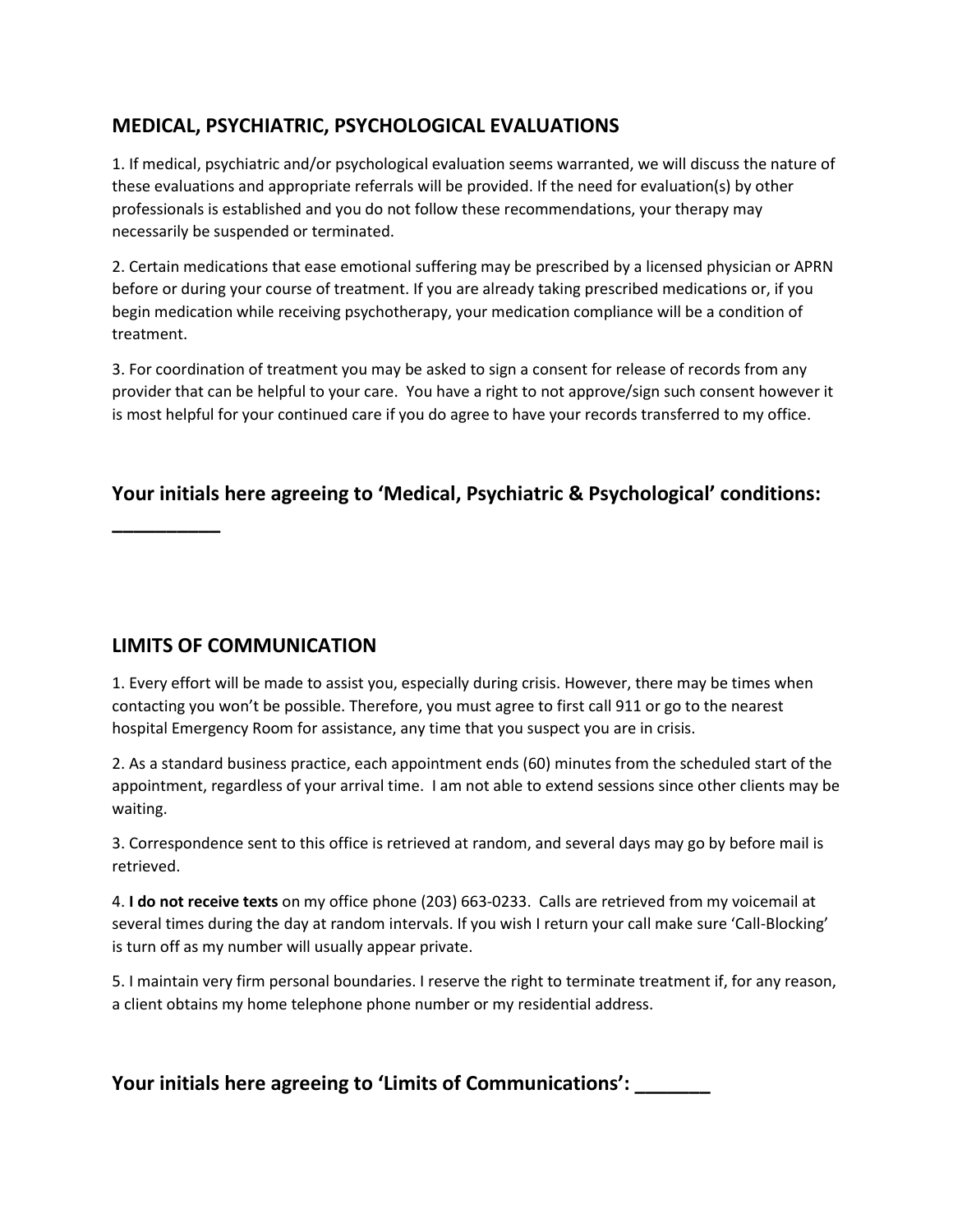### **TREATMENT TERMINATION**

1. If at any time during the course of your treatment I determine I cannot continue, I will terminate treatment and explain why this is necessary. Ideally, therapy ends when we agree your treatment goals have been achieved. Additional conditions of termination include:

2. You have the right to stop treatment at any time. If you make this choice, referrals to other therapists can be provided and you will be asked to attend a final 'termination' session.

3. Professional ethics mandate that treatment continues only if it is reasonably clear you are receiving benefit. If you are meeting with another therapist, you must first terminate treatment with that therapist before I can begin providing services. If you remain in therapy with someone else and this becomes apparent after we begin, I am ethically required to terminate your treatment unless of course that therapist is seeing you as an individual concurrent to your treatment with me for coupling sessions, and vice versa.

4. Other legal or ethical circumstances may arise and compel me to terminate treatment. If so, appropriate referral(s) will be offered. Also, I do not diagnose, treat, or advise on problems outside the recognized boundaries of my competencies.

5. Other situations that warrant termination include: becoming enraged or threatening during session; bringing a weapon onto the premises; arriving under the influence of drugs or alcohol; disclosing illegal intentions or actions.

**Your initials here agreeing with 'Treatment Termination' conditions: \_\_\_\_\_\_\_**

#### **OFFICE ENVIRONMENT**

Please do not use cell-phones, laptops or other electronic devices in the waiting area. My waiting room share the space with other health care providers – please be respectful of seating arrangements and speak in a low tone to protect your privacy as well as others. There is one flight of stairs and no elevator in my building. Parking is behind my office yet to access my office you must walk around and enter the front of the building (street entrance). NO pets and NO smoking are allowed in the building

**Your initials here agreeing with 'Office Environment' conditions: \_\_\_\_\_\_\_**